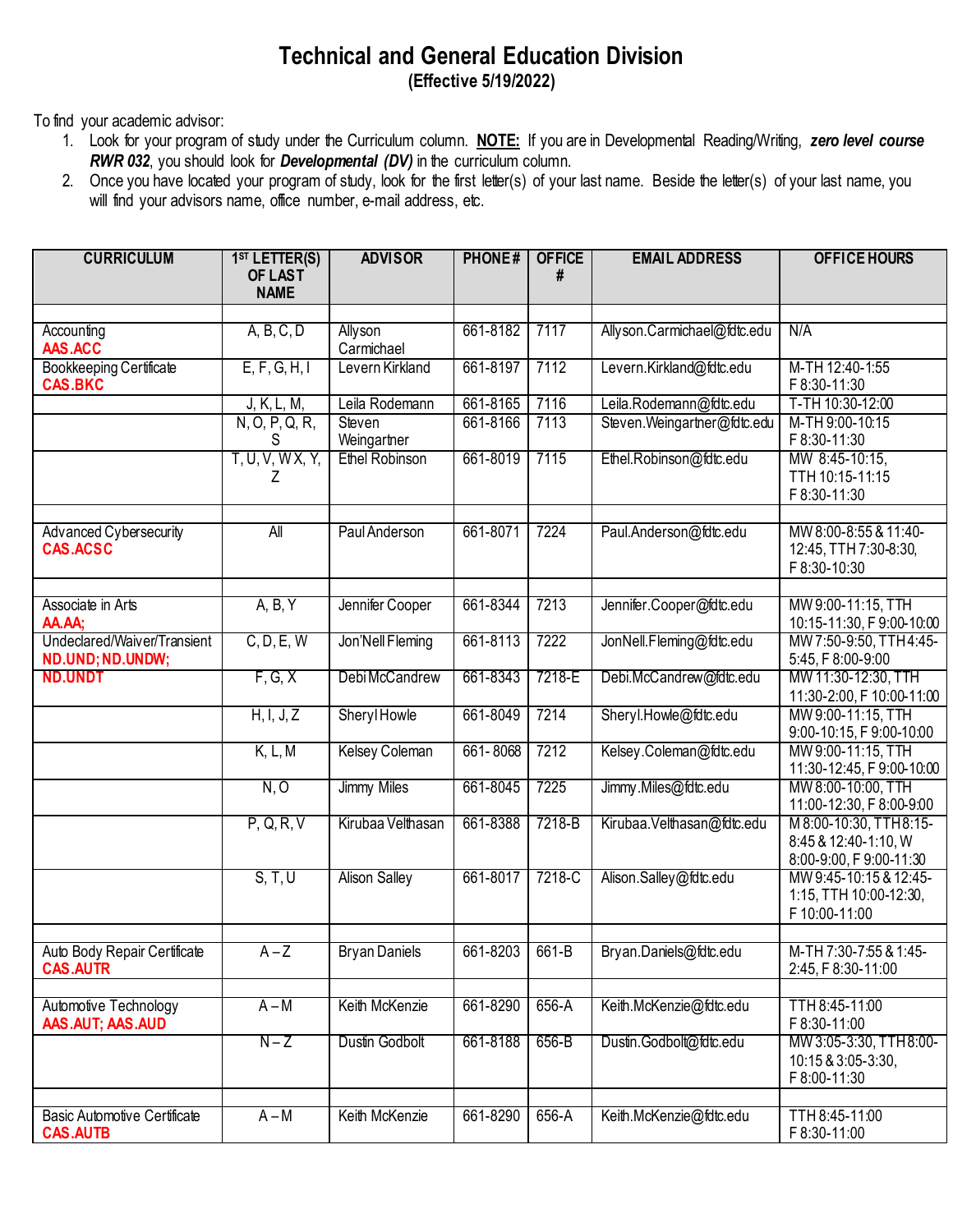|                                                                     | $N-Z$                  | Dustin Godbolt          | 661-8188 | 656-B         | Dustin.Godbolt@fdtc.edu   | MW 3:05-3:30, TTH 8:00-<br>10:15 & 3:05-3:30,<br>F 8:00-11:30 |
|---------------------------------------------------------------------|------------------------|-------------------------|----------|---------------|---------------------------|---------------------------------------------------------------|
| Civil Engineering Technology<br>AAS.CET                             | All                    | <b>Greg Diehl</b>       | 413-2761 | 243<br>(SiMT) | Gregory.Diehl@fdtc.edu    | TTH 11:05-12:10&<br>$2:20-4:15$                               |
| Civil Engineering Technology<br>- Geographic Information<br>Systems | All                    | David Edwards           | 413-2768 | 243<br>(SiMT) | David.Edwards@fdtc.edu    | MW 11:35-12:20<br>TTH 10:00-12:15<br>F9:00-11:00              |
| <b>CAS.GIS</b>                                                      |                        |                         |          |               |                           |                                                               |
| <b>Computer-Assisted Drafting</b><br><b>CAS.CADC</b>                | $\overline{All}$       | David Edwards           | 413-2768 | 243<br>(SiMT) | David.Edwards@fdtc.edu    | MW 11:35-12:20<br>TTH 10:00-12:15<br>F9:00-11:00              |
| <b>Cosmetology Certificate</b><br><b>CAS.COSC</b>                   | $A - M$                | Mary Cox                | 676-8533 | Cos.<br>Bldg. | Mary.Cox@fdtc.edu         | M-F 7:30-8:30<br>MW 11:30-1:00                                |
|                                                                     | $N-Z$                  | <b>Sherry Ford</b>      | 676-8539 | Cos<br>Bldg.  | Sherry.Ford@fdtc.edu      | M-TH 10:00-12:00                                              |
| Developmental Studies                                               | Off for summer         | <b>Eveline Cuypers</b>  | 661-8137 | 312           | Eveline.Cuypers@fdtc.edu  | N/A                                                           |
| $\overline{\mathsf{D}\mathsf{V}}$                                   | D, E, F, G, N,<br>0, P | Angela Edwards          | 661-8338 | 313           | Angela.Edwards@fdtc.edu   | M-W11:15-1:15, TH 1:15-<br>12:15, F 10:30-11:30               |
|                                                                     | H, I, J                | Max Everhart            | 661-8067 | $309-B$       | Max.Everhart@fdtc.edu     | MW 1:00-3:30, T-TH8:00-<br>9:00, F 8:30-9:30am                |
|                                                                     | K, L, M                | Ismael "Mario"<br>Perez | 661-8135 | 310           | Ismael.Perez@fdtc.edu     | MW 7:30-8:30, TTH8:00-<br>9:30, F 8:30-11:30                  |
|                                                                     | Off for summer         | Hattie Pinckney         | 661-8066 | $307-G$       | Hattie.Pinckney@fdtc.edu  | N/A                                                           |
|                                                                     | T, U, V, Q, R, S       | Mark Rooze              | 661-8396 | 314           | Mark.Rooze@fdtc.edu       | M-TH 12:50-2:05<br>F 8:30-11:30                               |
|                                                                     | Off for summer         | Matt Schaffer           | 661-8285 | 311           | Matthew.Schaffer@fdtc.edu | N/A                                                           |
|                                                                     | A, B, C, W, X,<br>Y, Z | <b>Alan Trusky</b>      | 661-8276 | $307-A$       | Alan.Trusky@fdtc.edu      | MW 9:45-10:45, TTH<br>9:00-10:30, F 8:30-11:30                |
| <b>Dual Enrollment</b><br>AS.AS.GEN (high school<br>students only)  | All                    | Angela Hayek            | 661-8242 | $100-A$       | Angela.Hayek@fdtc.edu     | M-TH 8:00-5:30<br>F 8:00-11:30                                |
| Diesel & Heavy Equipment<br>Cert.                                   | $A - M$                | Keith McKenzie          | 661-8290 | 656-A         | Keith.McKenzie@fdtc.edu   | TTH 8:45-11:00<br>F 8:30-11:00                                |
| <b>CAS.DHMC</b>                                                     | $N-Z$                  | Dustin Godbolt          | 661-8188 | 656-B         | Dustin.Godbolt@fdtc.ed    | MW 3:05-3:30, TTH 8:00-<br>10:15 & 3:05-3:30,<br>F 8:00-11:30 |
|                                                                     |                        |                         |          |               |                           |                                                               |
| Diesel Technology<br>(Caterpillar)<br><b>AAS.DHM</b>                | $\overline{All}$       | <b>Stephen Murphey</b>  | 661-8187 | 639           | Stephen.Murphey@fdtc.edu  | M-TH 12:30-2:00<br>F 8:00-11:00                               |
|                                                                     |                        |                         |          |               |                           |                                                               |
| <b>Electronics Engineering</b><br>Technology<br>AAS.EET             | All                    | Alaa Sabbagh            | 413-2767 | 243<br>(SiMT) | Alaa.Sabbagh@fdtc.edu     | M-TH 8:00-8:50 & 11:40-<br>12:20, F 8:00-10:00                |
| Process Control Cert.<br><b>CAS.EETP</b>                            |                        |                         |          |               |                           |                                                               |
|                                                                     |                        |                         |          |               |                           |                                                               |
| Electrician<br><b>CAS.ELEC</b>                                      | All                    | Shawn Reed              | 413-2746 | 136<br>(SiMT) | Shawn.Reed@fdtc.edu       | M-TH 8:30-10:00<br>F 8:00-10:00                               |
| General Technology<br>AAS.GEN                                       | All                    | David Edwards           | 413-2768 | 243<br>(SiMT) | David.Edwards@fdtc.edu    | MW 11:35-12:20, TTH<br>10:00-12:15, F9:00-11:00               |
|                                                                     |                        |                         |          |               |                           |                                                               |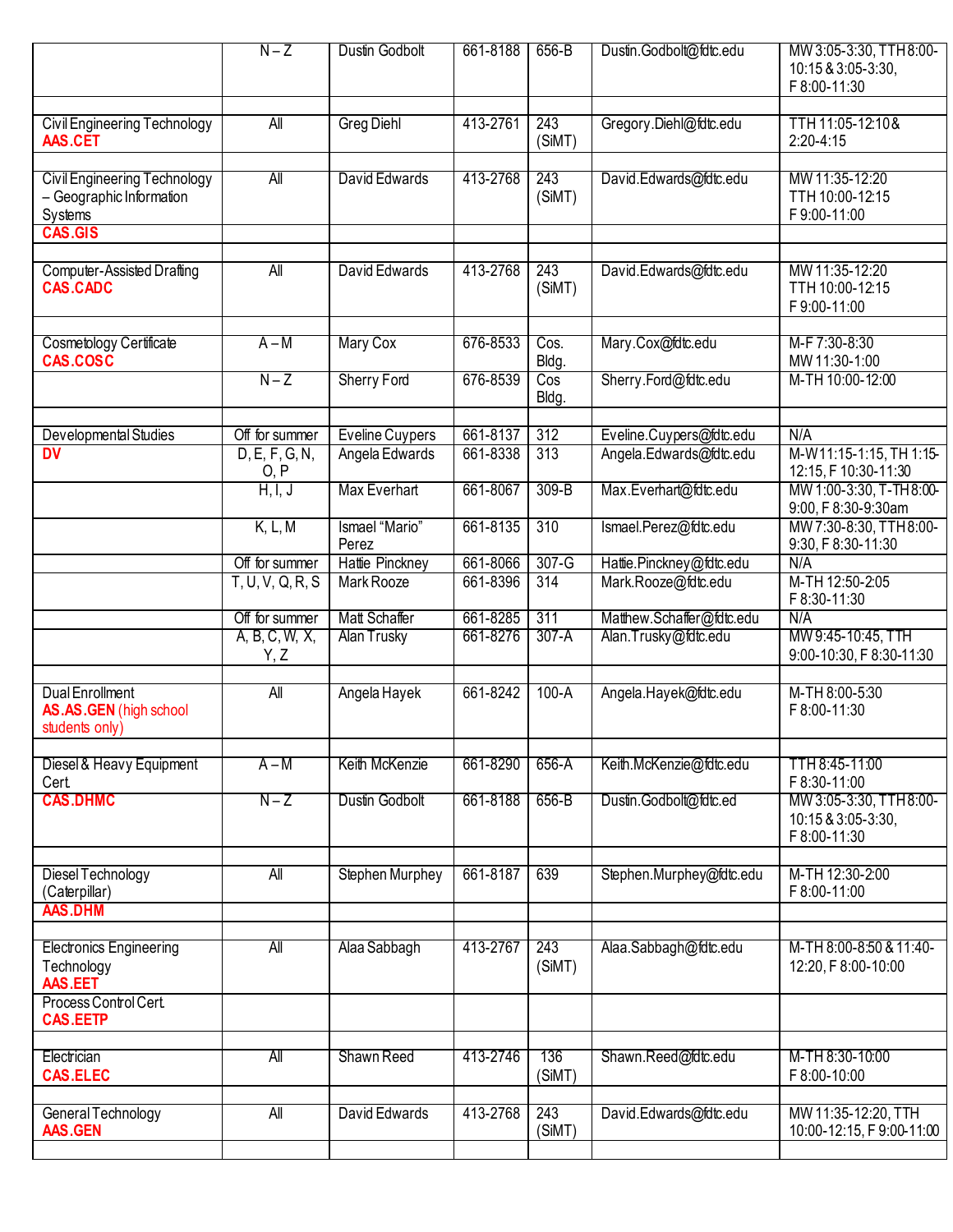| Heating, Ventilation & A/C  | $A - K$               | John Andrews          | 413-2862 | 653-A  | John.Andrews@fdtc.edu       | M 8:00-12:30              |
|-----------------------------|-----------------------|-----------------------|----------|--------|-----------------------------|---------------------------|
| AAS.ACR;                    |                       |                       |          |        |                             | F 8:00-11:30              |
| <b>Essentials of HVAC</b>   | $L - Z$               | <b>Matthew Lewis</b>  | 661-8183 | 662-A  | Matthew.Lewis@fdtc.edu      | M-TH 7:30-8:00,           |
| Certificate                 |                       |                       |          |        |                             | M 3:00-4:30, W 5:00-6:00, |
| <b>CAS.ACRC</b>             |                       |                       |          |        |                             | F 8:00-11:30              |
|                             |                       |                       |          |        |                             |                           |
| Industrial Maintenance      | All                   | John Rardon           | 676-8556 | 136    | John.Rardon@fdtc.edu        | M 7:30-8:00, T 7:30-10:25 |
| Technology                  |                       |                       |          | (SiMT) |                             | & 1:40-2:10, W7:30-8:00,  |
| AAS.IMTCAS.IMTC             |                       |                       |          |        |                             | TH 7:30-10:15,            |
|                             |                       |                       |          |        |                             | F 7:30-8:30               |
|                             |                       |                       |          |        |                             |                           |
| Machine Tool Technology     | A –M                  | Dino Chavis           | 413-2770 | 136    | Dino.Chavis@fdtc.edu        | M-W10:55-11:35, TH        |
|                             |                       |                       |          | (SiMT) |                             | 8:00-10:30, F 8:00-9:00   |
| Machine Tool Diploma        | $N-Z$                 | Shawn Reed            | 413-2746 | 136    | Shawn.Reed@fdtc.edu         | M-TH 8:30-10:00           |
|                             |                       |                       |          | (SiMT) |                             | F 8:00-10:00              |
| Machine Tool Tech.          |                       |                       |          |        |                             |                           |
| Certificates:               |                       |                       |          |        |                             |                           |
| <b>Computer Numerical</b>   |                       |                       |          |        |                             |                           |
| Control Cert.               |                       |                       |          |        |                             |                           |
| <b>CNC Operator</b>         |                       |                       |          |        |                             |                           |
| Machinist I                 |                       |                       |          |        |                             |                           |
| <b>Machine Operator</b>     |                       |                       |          |        |                             |                           |
| AAS.MTT; DAS.MTTD;          |                       |                       |          |        |                             |                           |
| CAS.CNC; CAS.CNCO;          |                       |                       |          |        |                             |                           |
| <b>CAS.MTTM; CAS.MTTC</b>   |                       |                       |          |        |                             |                           |
|                             |                       |                       |          |        |                             |                           |
| Management                  | A, B, C, D            | Allyson               | 661-8182 | 7117   | Allyson.Carmichael@fdtc.edu | N/A                       |
| <b>AAS.MGT</b>              |                       | Carmichael            |          |        |                             |                           |
| Leadership Certificate      | E, F, G, H, I         | Levern Kirkland       | 661-8197 | 7112   | Levern.Kirkland@fdtc.edu    | M-TH 12:40-1:55           |
| <b>CAS.LEAD</b>             |                       |                       |          |        |                             | F 8:30-11:30              |
|                             | J, K, L, M,           | Leila Rodemann        | 661-8165 | 7116   | Leila.Rodemann@fdtc.edu     | T-TH: 10:30-12:00         |
|                             | N, O, P, Q, R,        | Steven                | 661-8166 | 7113   | Steven.Weingartner@fdtc.edu | M-TH 9:00-10:15           |
|                             | S                     | Weingartner           |          |        |                             | F 8:30-11:30              |
|                             | T, U, V, WX, Y,       | <b>Ethel Robinson</b> | 661-8019 | 7115   | Ethel.Robinson@fdtc.edu     | MW 8:45-10:15, TTH        |
|                             | Ζ                     |                       |          |        |                             | 10:15-11:15, F 8:30-11:30 |
|                             |                       |                       |          |        |                             |                           |
| Marketing                   | A, B, C, D            | Allyson               | 661-8182 | 7117   | Allyson.Carmichael@fdtc.edu | N/A                       |
| <b>AAS.MKT</b>              |                       | Carmichael            |          |        |                             |                           |
| Retail Merchandising        | E, F, G, H, I         | Levern Kirkland       | 661-8197 | 17112  | Levern.Kirkland@fdtc.edu    | M-TH 12:40-1:55,          |
| Certificate CAS.MKTR        |                       |                       |          |        |                             | F 8:30-11:30              |
| <b>Marketing Promotions</b> | J, K, L, M,           | Leila Rodemann        | 661-8165 | 7116   | Leila.Rodemann@fdtc.edu     | T-TH: 10:30-12:00         |
| Certificate CAS.MKTP        |                       |                       |          |        |                             |                           |
|                             |                       | Steven                | 661-8166 | 7113   | Steven.Weingartner@fdtc.edu | M-TH 9:00-10:15           |
|                             | N, O, P, Q, R,        | Weingartner           |          |        |                             | F 8:30-11:30              |
|                             | S<br>T, U, V, W X, Y, | <b>Ethel Robinson</b> | 661-8019 | 7115   | Ethel.Robinson@fdtc.edu     | MW 8:45-10:15, TTH        |
|                             |                       |                       |          |        |                             | 10:15-11:15, F 8:30-11:30 |
|                             | Z                     |                       |          |        |                             |                           |
|                             |                       |                       |          |        |                             |                           |
| Mechanical Engineering      | All                   | David Edwards         | 413-2768 | 243    | David.Edwards@fdtc.edu      | MW 11:35-12:20, TTH       |
| Technology                  |                       |                       |          | (SiMT) |                             | 10:00-12:15, F9:00-11:00  |
| AAS.MET                     |                       |                       |          |        |                             |                           |
|                             |                       |                       |          |        |                             |                           |
| Network Systems             | $A-H$                 | Paul Anderson         | 661-8071 | 7224   | Paul.Anderson@fdtc.edu      | MW 8:00-8:55 & 11:40-     |
| Management                  |                       |                       |          |        |                             | 12:45, TTH 7:30-8:30,     |
| AAS.NSM                     |                       |                       |          |        |                             | F 8:30 - 10:30            |
|                             | $ -P$                 | Pete Gioldasis        | 661-8126 | 7223   | Pete.Gioldasis@fdtc.edu     | M-TH 8:00-9:30            |
| Certificates:               |                       |                       |          |        |                             | F 8:30-10:30              |
| <b>Web Applications</b>     | $Q-Z$                 | JoAnn Mack            | 661-8198 | 7226   | JoAnn.Mack@fdtc.edu         | MW 8:00-9:15, TTH         |
| Programming Cert.           |                       |                       |          |        |                             | 10:15-11:30, F 8:30-11:30 |
| <b>CAS.WEBP</b>             |                       |                       |          |        |                             |                           |
| Fundamentals of             |                       |                       |          |        |                             |                           |
| Networking Cert.            |                       |                       |          |        |                             |                           |
| <b>CAS.NET</b>              |                       |                       |          |        |                             |                           |